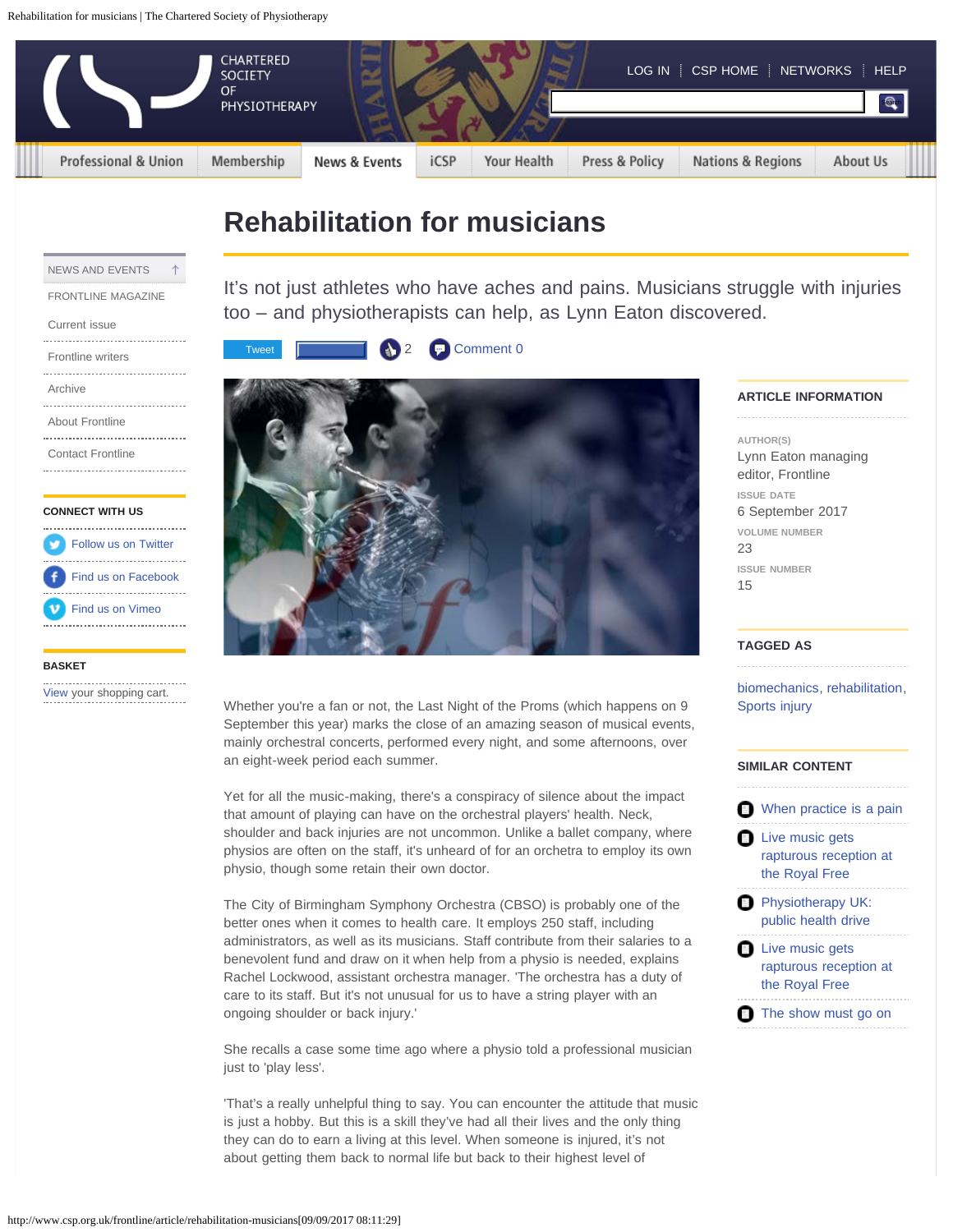function<sup>'</sup>

Many professional musicians are freelance, so the orchestra has no legal duty of care. They have to buy in the physio they need privately or wait to get it through the NHS. But what if you're a physio and a violinist comes to you for treatment, where should you start?

## **Treating a musician**

'You need to know what a musician does,' says Glasgow-based physiotherapist Patrice Berque, previously a professional horn player, who has built an expertise in musicians' injuries. He has worked with the Royal Scottish National Orchestra, the BBC Symphony Orchestra and the Scottish Chamber Orchestra and has had numerous academic papers published on musicians' injuries.

'Players may appear to be fine to a physio who has never played an instrument. Everything looks normal but the pain develops after 10-15 minutes, once they start playing. It's not that different from an occupational injury.'

Orchestras have taxing rehearsal schedules on top of travel time, often internationally. A day trip by a London orchestra to perform in Paris is not unusual. Players will be lucky to grab a snack in the rehearsal break. It's a world of late nights, disrupted home life and 'split shifts' – a morning rehearsal, the afternoon off, then a late night gig.

Injuries can depend on the type of repertoire, Mr Berque says. And when students have exams they are at even greater risk, as they are playing more frequently. In a fiercely competitive world, the musicians will do all it takes to make it to the top – and then to try to stay there for as long as they can. Not unlike athletes.

## **Physical toll**

Orchestras' failure to provide suitable specialist physio care is a major concern of the Musicians' Union. Even orchestras such as the CBSO, which employs full time players rather than just using freelances, won't have a physio on tap, says the union's spokesperson, Morris Stemp. Instead, the individual player has to find someone who is right for them.

Mr Stemp used to play with the Hallé Orchestra and has paid for physiotherapy in the past. 'It was really hard finding anyone who was sympathetic to what a musician had to do.' They tended to think of him as being weak and fragile. 'But I told them to treat me like a weightlifter.'

Mr Stemp says freelance players need to know how they can come back safely after injury. Fear of losing a freelance contract often forces players back after injury, but before they are really ready.

Cambridge-based physio Sarah Upjohn began to specialise in musicians when her two children started to learn instruments. She'd been working privately for a Bupa clinic and because of her interest in music was given an increasing number of musicians to work with.

Mrs Upjohn then worked on research with a colleague at the University of Hertfordshire, on how musicians learn an instrument and associated injuries. Now she works one day a week for the British Association for Performing Arts Medicine (BAPAM) at its clinic near Euston in central London and is on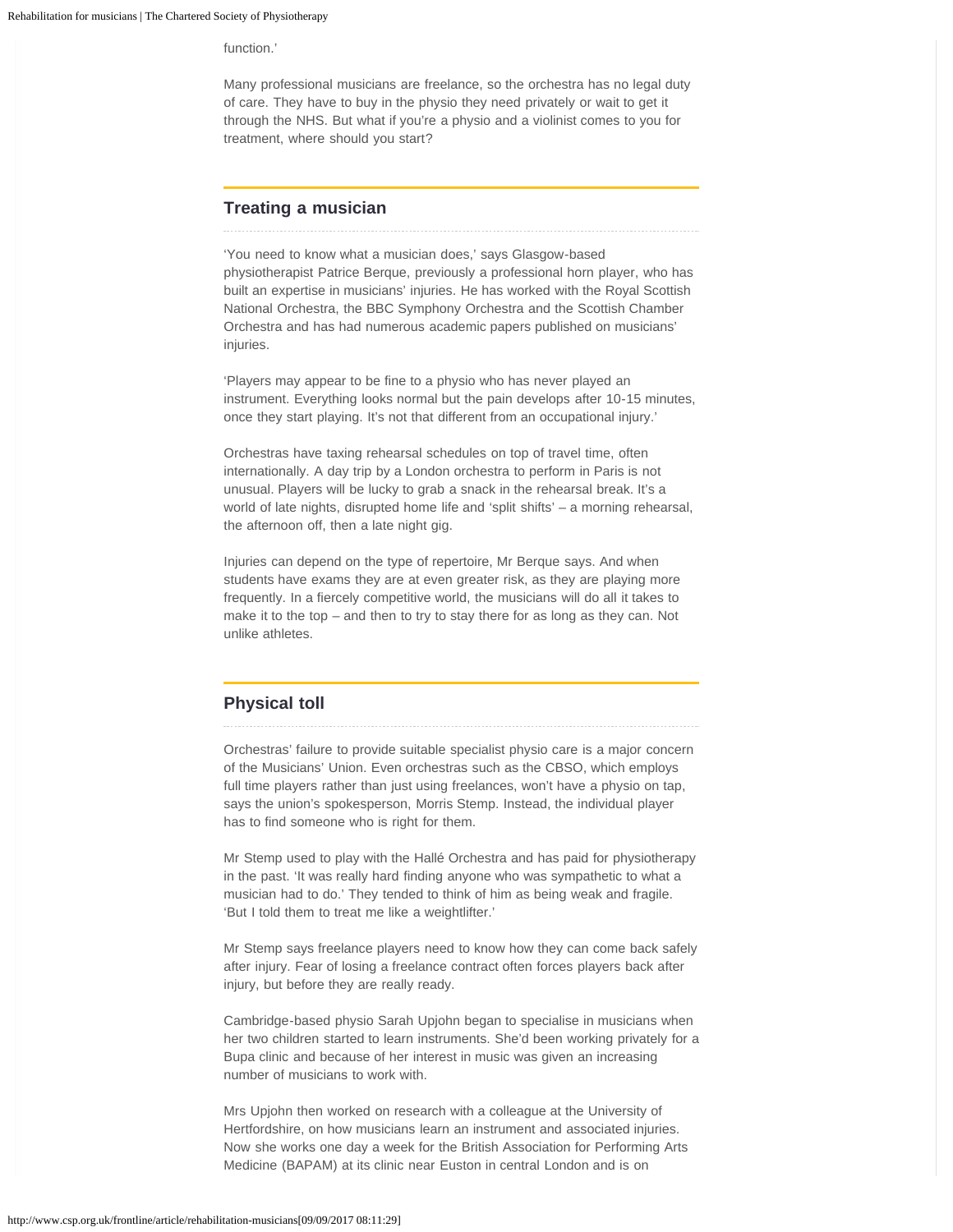contract at the Purcell School.

'Most physiotherapists think about working with dancers, but they don't know about musicians. How can they engage with musicians? They have no idea.

'I go into the practice room so I see them with their instruments. I would stress the similarities with athletes. It's hugely physically demanding yet they are not trained to look after their bodies in the same way as athletes.

'For instance, do they have any appreciation of the biomechanics, of rest and recovery time, of warming up? Do they use ways of practising off-instrument – where they visualise the movements, so it builds up in the cerebral cortex?'

Her analysis of treatment she's given shows that violinists are the most likely to get injuries, to the neck and shoulder, while oboe and clarinet players get right thumb injuries from carrying the weight of the instrument. Some might end up being treated by physiotherapists who are members of the CSP-endorsed British Association of Hand Therapists professional network. 'String and piano players tend to practise more, whereas injuries are lower in wind players, who get sore lips so stop sooner,' Mrs Upjohn adds.

## **Free initial assessment**

Dan Hayhurst is information officer at BAPAM, the specialist advisory group that provides medical support to performers.

Part-funded by the Musicians' Union, it has a list of physiotherapists offering support for musicians and offers a free initial assessment to those needing advice after injury.

Although the association covers dancers and rock musicians, it's the orchestral players who suffer most, he says. Unlike dancers, orchestral players tend to have quite poor levels of fitness, for a start.

'Dancers know they are doing a really physically demanding job and prepare for it. But musicians don't think about it until they have a problem.'

But with appropriate advice, he says, many of these problems can be avoided in the first place. The best advice he can give a physiotherapist who has a musician on their books? 'Watch them play.'

Despite steps being taken at some of the music colleges to improve students' understanding of their bodies, many professional musicians still feel very vulnerable and won't admit to being injured. Some of them worry that they won't get the next job. And they put up with difficult working conditions.

So whether you like or loathe 'Land of Hope and Glory', spare a thought for the sheer physical effort involved among the orchestra's rank and file players.

And just watch how that lead violin holds their instrument. *fl*

# **More information**

- 
- **[British Association for Performing Arts Medicine](http://www.bapam.org.uk/)**
- **[Musicians' Health Scotland](http://www.musicianshealth.co.uk/)**
- **[British Association of Hand Therapists](http://www.hand-therapy.co.uk/)**